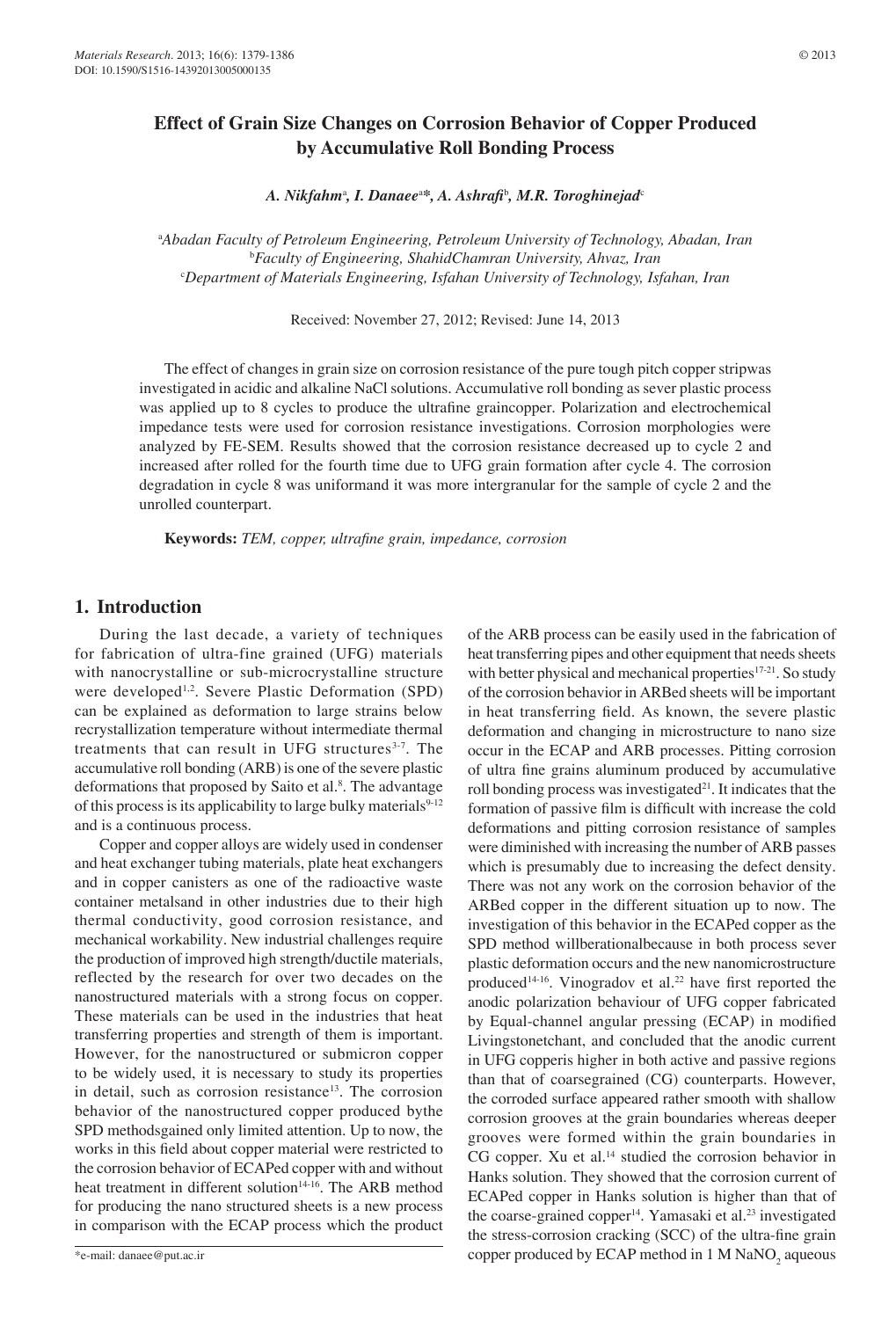solution. They found that the UFG copper possesses notably better resistance to SCC when compared to its coarse-grain counterpart<sup>23</sup>. Miyamoto et al.<sup>15</sup> reported that the UFG copper exhibited a lower corrosion current incomparison with that inits recrystallized coarsegrain (CG) counterpart in Livingstone etchant<sup>15</sup>. The unaffected general corrosion characteristics and homogeneous damage in the UFG copper in 3% NaCl, 1M HCl and the standard Livingston solution was reported by Janecek et al.<sup>24</sup>. The literature shows that there are littlediscussionsand reports about the extracted results. Due to different corrosion behavior of the UFG copper in different studied environments,it is necessary to investigate the corrosion behavior of copperin any specific environment. The aim of this study is to evaluate the electrochemical corrosion behavior of the pure copperstrip fabricated by ARB processin alkaline and acidic NaCl aqueous solution at the ambient temperature.

## **2. Experimental Procedure**

#### 2.1. *Specimen preparation*

The material was tough pitch copper (99.9%). The initial sheets with 1 mm in thickness were cut into the dimensions 30 mm wide and 300 mm long and then subjected in the ARB process. One side of the surface of the sheets was degreased by acetone and wire-brushed. After the surface treatment, two pieces of the sheets were stacked so that the brushed surfaces were in contact and were fixed to each other tightly by copper wires and then rolled. The roll diameter was 127 mm, and the rolling speed was about 6 m/min. The ARB processes up to 8 cycles were performed at the ambient temperature without lubrication. The sheets were air-cooled after roll bonding. Samples with dimensions of 7 mm  $\times$  15 mm (Area  $\approx$  1 cm<sup>2</sup>) were prepared from the rolled copper sheets and were covered by epoxy resin leaving only the 1cm<sup>2</sup> surface for corrosion tests. The samples of the cycle no 1, 2, 4, 6 and 8 were used for the comparing the corrosion behavior with the unrolledcopper strip. The chemical compositions of tough pitch copper have been shown in Table 1.

#### 2.2. *Corrosion experiments*

Electrochemical experiments were performed using a three electrode cell at  $25 \pm 1$  °C, in 3.5 wt. (%) NaCl aqueous solution with pH=2, and 11. A platinum plate and a saturated Ag/AgClelectrode were served as the counter and the reference electrode, respectively. The polarization and electrochemical impedance spectroscopy (EIS) tests were performed on an AutoLab PGSTAT 302N potentiostat system. The frequency range was from 100 kHz to 10 mHz using voltage amplitude of 10 mV. Fitting of experimental impedance spectroscopy data to the proposed equivalent circuit was done by means of home written least square software based on the Marquardt method for the optimization of functions and Macdonald weighting for the real and imaginary parts of the impedance<sup>25,26</sup>. The potentiodynamic polarization tests were carried out at the scanning rate of  $1 \text{ mVs}^{-1}$  from  $-0.45 \text{ V}$  lower than OCP up to 0.35 V above the OCP in pH=2 and up to sudden increase

|  |  | Table 1. Specification of initial copper strip. |  |  |  |  |
|--|--|-------------------------------------------------|--|--|--|--|
|--|--|-------------------------------------------------|--|--|--|--|

| <b>Material</b>    | <b>Chemical composition</b>                                                   |  |  |  |  |
|--------------------|-------------------------------------------------------------------------------|--|--|--|--|
| Tough pitch copper | Cu 99.9% (mass), Oxygen ~250 ppm,<br>Other impurities $\sim$ less than 20 ppm |  |  |  |  |

in the anodic current in pH=11. Before each test, the samples were immersed into the electrolyte for 20 min to stabilize the open-circuit potential. The morphologies of the corroded surfaces after polarization testswere examined using FE-SEMHITACHI S-4160 Scanning Electron Microscopy forthe samples of cycle 2, 8 and the unrolled one.

#### **3. Results and Discussion**

#### 3.1. *TEM*

Figure 1 shows the TEM microstructures and corresponding SAD patterns observed at rolling plane of ARB specimens produced by 1, 4 and 8 cycles. After 1 cycle of the ARB process the microstructure showed a mixture of non-deformed and deformed grains with some dislocation tangles (Figure 1a). It is not surprising because plastic deformation is inherently an inhomogeneous process. The SAD pattern of this sample was taken from a single crystal that shows no deformation has occurred in this grain. For the specimen after 4 cycles, the dislocation density increased and cell structures were observed. Also the microstructure became more uniform and some grains with an average grain size of 200 nm have formed. The SAD patterns of the 4 cycles ARB sample is more diffused than that of the single cycle sample and gradually evolves into ring pattern consisting of discrete spots (Figure 1b). This may indicates that examined area has subdivided into small domains with wide orientation spread. With increasing the strain up to 8 cycles, the dislocation density at grain interior seemed lower than those after 4 ARB cycles. It is noteworthy that small recrystallized grains were observed along with the ultrafine deformation microstructures, as seen in Figure 1c. The average grain size of these recrystallized grains is below 100 nm, smaller than that after 4 cycles. The mean grain size of pure copper fabricated by ARB process has been reported about 260-300 nm by other researchers<sup>11,27,28</sup>. Also the SAD pattern became more ring-like with increasing strain up to 8 cycles, indicating the increment of a portion of high angle boundary.

#### 3.2. *Electrochemical results*

The potentiodynamic polarization curves for the ARBed Cu in comparison with the coarse grain Cu in 3.5% NaCl with  $pH=2$  and  $pH=11$  are shown in Figure 2 and 3, respectively. The general shape of the ARBed samples polarization curves did not change substantially with that of the CG samples in both the acidic and alkaline solution, reflecting similar dissolution behaviors of samples in each environment. All copper samples display an active-passivetranspassive behavior in 3.5% NaCl with pH=11. As can be seen, a single passive region was obtained which associated with the cuprous oxide  $Cu<sub>2</sub>O$  film formation on the specimen's surfaces which is clear in the FE-SEM images of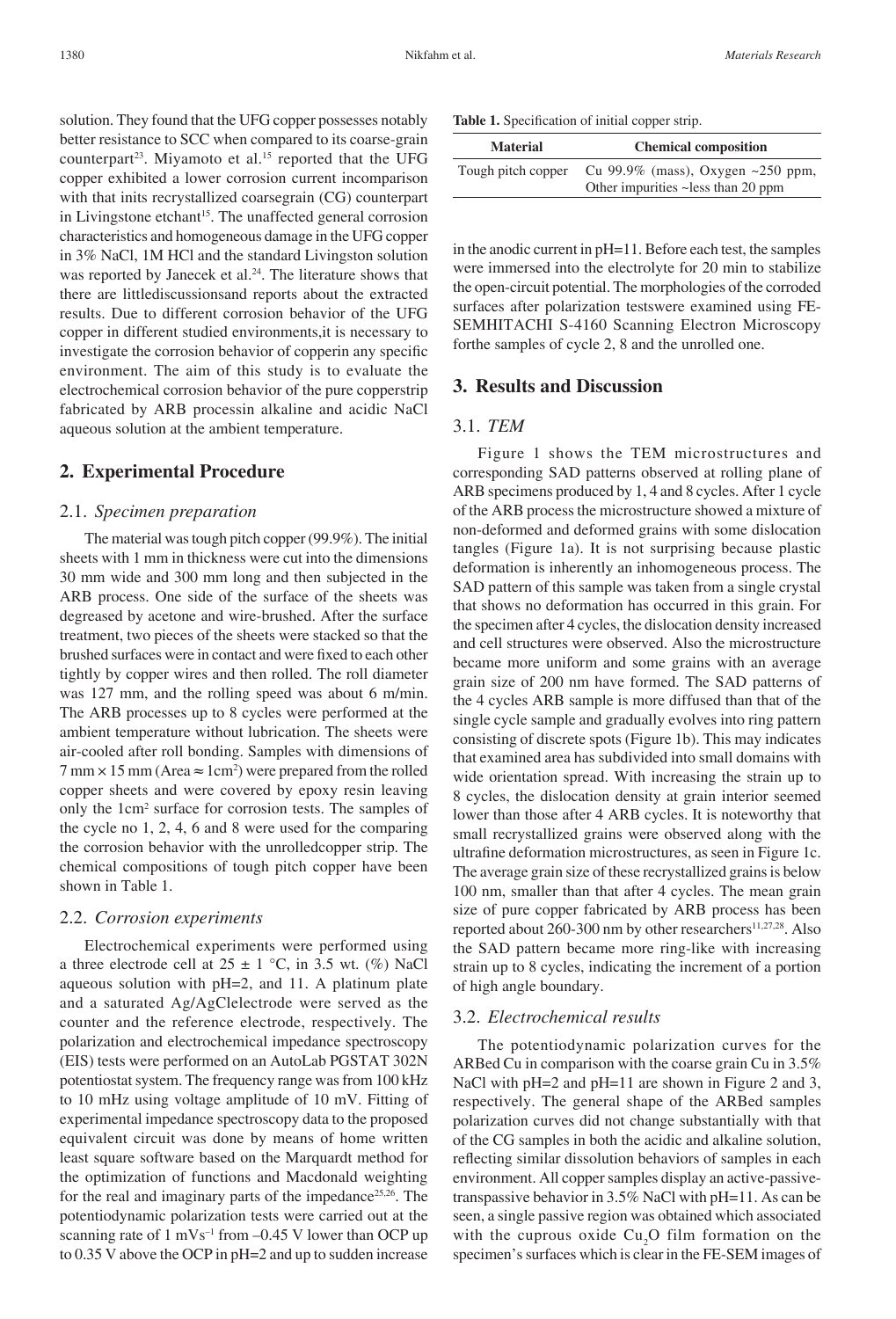

**Figure 1.** Typical TEM micrographs and the matching SAD patterns of ARB processed copper by (a) 1 cycle, (b) 4 cycles and (c) 8 cycles.

corroded surfaces. In the anodic region of polarization plots in acidic solution, the cupric ions produced and the current density reaches to a maximum amount. The formation of CuCl started, and the current decreased to its minimum



**Figure 2.** Polarization curves of unrolled and ARBed copper samples in 3.5% NaCl with pH=2 at  $25 \pm 1$  °C.



**Figure 3.** Polarization curves of unrolled and ARBed copper samples in 3.5% NaCl with pH=11 at  $25 \pm 1$  °C.

value. After electrode passivation, the current was increased due to instability of CuCl and reaction of Cl– with CuCl. Soluble CuCl– 2 species formed and the corrosion process goes back, and CuCl– 2 diffusion to solution controlled the corrosion. Therefore, the peaks of the polarization curves are related to formation of these compounds<sup>29</sup>.

The results for corrosion current densities  $(I_{cor})$  and other parameters summarized in Table 2, and 3 in acidic and basic solution. The highest corrosion current obtained for cycle 2, and the minimum amount was for cycle 8. The corrosion behavior was the same in all cycles. As can be seen in Table 2 and 3, after cycle 4 corrosion current has been decreased in both solutions whereas the current was ascending until cycle 2. These variations attributed to the microstructure of the samples that has been changed through the ARB process. This decrease in tendency to dissolution after cycle 4 isrelated to the microstructure stability. After cycle 4, the UFG grains have been formed which the UFG size in cycle 8 was lower than 100 nm. It can be concluded that the stability in upper cycles is due to the UFG formation. The highest corrosion current and more degradation in cycle 2 (Figure 2 and 3) has confirmed instability of cycle 2. Generally, with application of cold work on metals, due to some plastic deformation external energy induced in the metal, and the structure became unstable. In this case with the ARB process the microstructure becomes unstable. With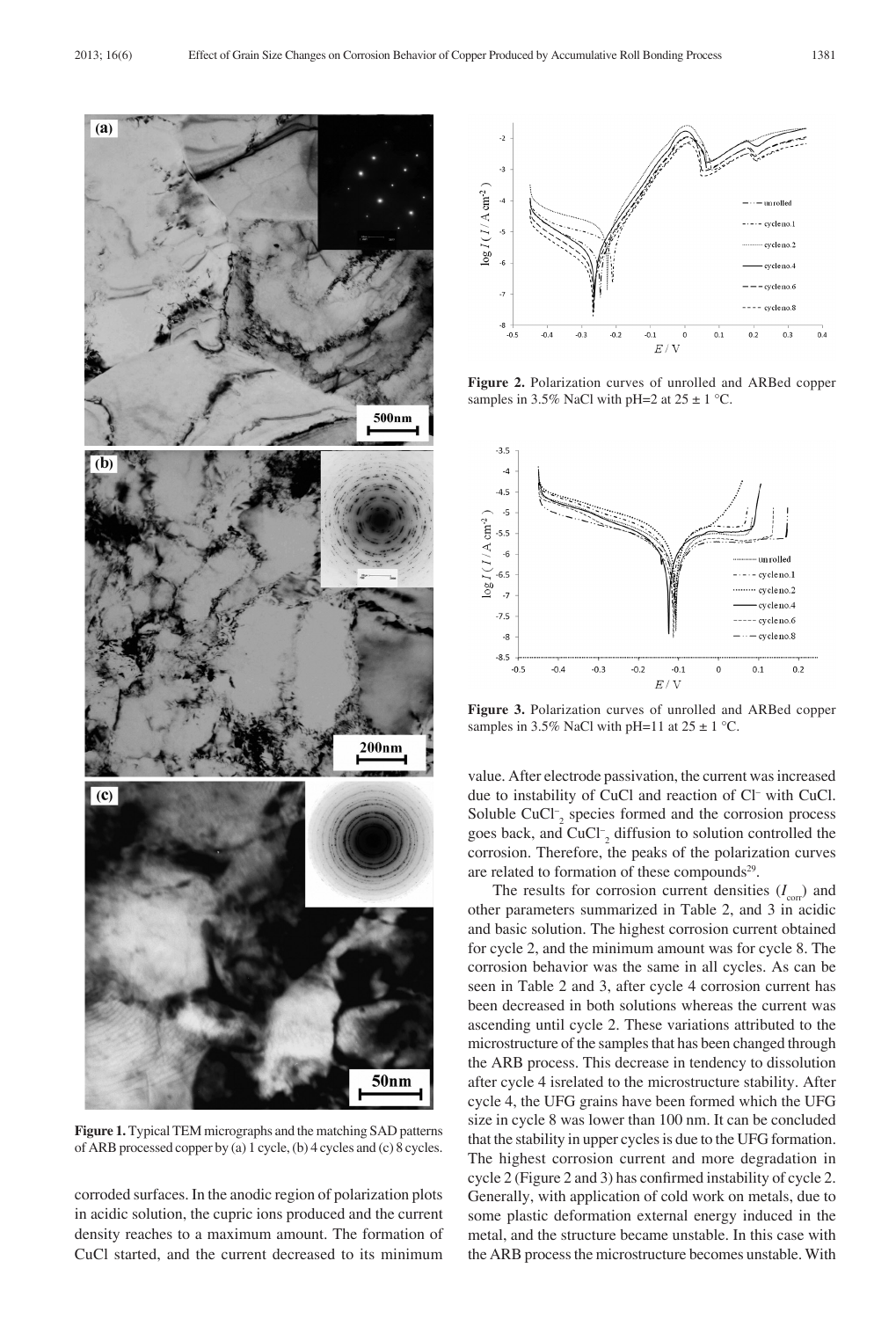| <b>Table 2.</b> Corrosion parameters for unrolled and ARBed copper samples in 3.5% NaCl pH=2 at $25 \pm 1^{\circ}$ C. |  |
|-----------------------------------------------------------------------------------------------------------------------|--|
|-----------------------------------------------------------------------------------------------------------------------|--|

| <b>Sample</b> | corr<br>$/\mu$ Acm <sup>-2</sup> | -E<br>corr<br>$\sqrt{V}$ | $/mV$ dec <sup>-1</sup> | $\beta_a$<br>/mV dec <sup>-1</sup> | R<br>$/b$ hmcm <sup>2</sup> | <b>CR</b><br>/ mmvear <sup>-1</sup> |
|---------------|----------------------------------|--------------------------|-------------------------|------------------------------------|-----------------------------|-------------------------------------|
| Unrolled      | 2.55                             | 0.246                    | 0.198                   | 0.066                              | $8.39 \times 10^{3}$        | $5.91 \times 10^{-2}$               |
| Cycle no.1    | 2.80                             | 0.210                    | 0.243                   | 0.067                              | $8.14 \times 10^{3}$        | $6.49 \times 10^{-2}$               |
| Cycle no.2    | 3.37                             | 0.220                    | 0.204                   | 0.066                              | $6.39 \times 10^{3}$        | $7.81 \times 10^{-2}$               |
| Cycle no.4    | 2.68                             | 0.257                    | 0.228                   | 0.066                              | $8.23 \times 10^{3}$        | $6.21 \times 10^{-2}$               |
| Cycle no.6    | 1.67                             | 0.264                    | 0.196                   | 0.066                              | $1.28 \times 10^{4}$        | $3.87 \times 10^{-2}$               |
| Cycle no.8    | 1.45                             | 0.267                    | 0.162                   | 0.066                              | $1.39 \times 10^{4}$        | $3.36 \times 10^{-2}$               |

**Table 3.** Corrosion parameters for unrolled and ARBed copper samples in 3.5% NaCl pH=11 at 25±1°C.

| <b>Sample</b> | corr<br>$/\mu$ Acm <sup>-2</sup> | -E<br>corr<br>/ V | $/mV$ dec <sup>-1</sup> | $/mV$ dec <sup>-1</sup> | R<br>$/b$ hmcm <sup>2</sup> | CR<br>$'$ mmvear <sup>-1</sup> |
|---------------|----------------------------------|-------------------|-------------------------|-------------------------|-----------------------------|--------------------------------|
| Unrolled      | 2.15                             | 0.116             | 0.232                   | 0.172                   | $1.99 \times 10^{4}$        | $4.98 \times 10^{-2}$          |
| Cycle no.1    | 2.32                             | 0.122             | 0.262                   | 0.168                   | $1.91 \times 10^{4}$        | $5.38 \times 10^{-2}$          |
| Cycle no.2    | 2.97                             | 0.118             | 0.273                   | 0.181                   | $1.59 \times 10^{4}$        | $6.88 \times 10^{-2}$          |
| Cycle no.4    | 2.06                             | 0.128             | 0.181                   | 0.130                   | $1.59 \times 10^{4}$        | $4.77 \times 10^{-2}$          |
| Cycle no.6    | 1.49                             | 0.121             | 0.156                   | 0.123                   | $2.00 \times 10^{4}$        | $3.45 \times 10^{-2}$          |
| Cycle no.8    | 1.05                             | 0.117             | 0.109                   | 0.089                   | $2.00 \times 10^{4}$        | $2.43 \times 10^{-2}$          |

cell and UFG formation after cycle no.4, the free energy of structure becomes lower, and the microstructure will be more stable than the lower cycles.

Another reason for lower corrosion current in upper cycles can be the interaction in cathodic reactions. The grain interiors are the cathodic and the grain boundaries are the anodic sites due to their lower potential in comparing with the grain interiors. So in upper cycles the cupric ions which produced in the anodic sites (grain boundaries), must participate in cathodic reaction in cathodic sites due to the lower grain size. Decrease incathodic sites (grain interior) to nanoscale, leads to control the corrosion process due to cathodic control. In other words,the cupric ions diffuse and cover the grain interior and interact in the reduction reactions, and therefore the anodic reaction is decreased. Miyamoto et al.15 found that the reasons of decrease in the corrosion current of the ECAPed copper are the interaction in the cathodic reaction.

In Figure 2, it can be seen that the critical current for first passive (CuCl) formation in cycle 2 is higher than other samples. This is due to existence of more anodic and active sites in cycle 2 and refers to the unstable microstructure of this sample in comparison to the others, which leads to higher kinetics of anodic reactions. Also the short passive domain of the ARBed sample cycle 2 in pH=11 is in agreement with the high corrosion current of the ARBed sample cycle 2 and show instability of passive layer in this sample.

The steady state anodic current density after surface passivationin pH=2 was highest in the cycle no. 2. This current characterizes the dissolution rate in the passive state. Therefore, the corrosion resistance of this sample will be the smallest in comparing with other samples. The anodic currents for some samples in pH=2 seen to coincide on each other and the difference between them seem to be low, but the cathodic currents were more different from each other.

This means that the corrosion resistances influenced by the cathodic reactions rather than the anodic ones. Analysis of the polarization curves recorded in pH=11, showed that the anodic polarization behavior of copper included transition from active to passive region with the  $Cu<sub>2</sub>O$  film formation. The cubic structured product in alkaline NaCl solution has been reported by others<sup>30</sup>. In the passive region, the formation of  $Cu<sub>2</sub>O$  occurred<sup>31</sup>, also in the active region probably unstable CuCl or CuCl<sub>2</sub><sup>-</sup>or copper ions have been formed. The sudden increase of the current at the higher potentials is due to film breakdown and formation of the poor films such as CuO and  $Cu(OH)_2$ . Other authors explained the current increasing by the formation of soluble complexes<sup>31</sup>. From thermodynamic view, the lower transpassive potential, the lower energy needed to dissolve the layer. Therefore, passive layer of the cycle no.2 dissolved rapidly in comparing with others and this layer for cycle no.8 was more stable and protective. In Figure 3 it can be easily seen that the passive current of cycle 8 was lower than the others, and it was highest for cycle 2. Therefore the stability of the layer in cycle 8 was higher and the UFG microstructure showed better corrosion resistance in comparing with the others.

Figure 4 shows the typical Nyquist plots obtained for the different copper samples at an open-circuit potential after 20 min immersion in 3.5% NaCl with pH=2. For the purpose of impedance spectra analysis, the experimental data were fitted using equivalent circuit, as shown in Figure 5 and the circuit elements were obtained. The depressed semicircle in the high frequency can be related to the charge transfer resistance and the double-layer capacitance. To obtain a satisfactory impedance simulation of copper, it is necessary to replace the capacitor  $(C)$  with a constant phase element  $(CPE)$  *Q* in the equivalent circuit<sup>32</sup>. The most widely accepted explanation for the presence of *CPE* behavior and depressed semicircles on solid electrodes is microscopic roughness, causing an inhomogeneous distribution in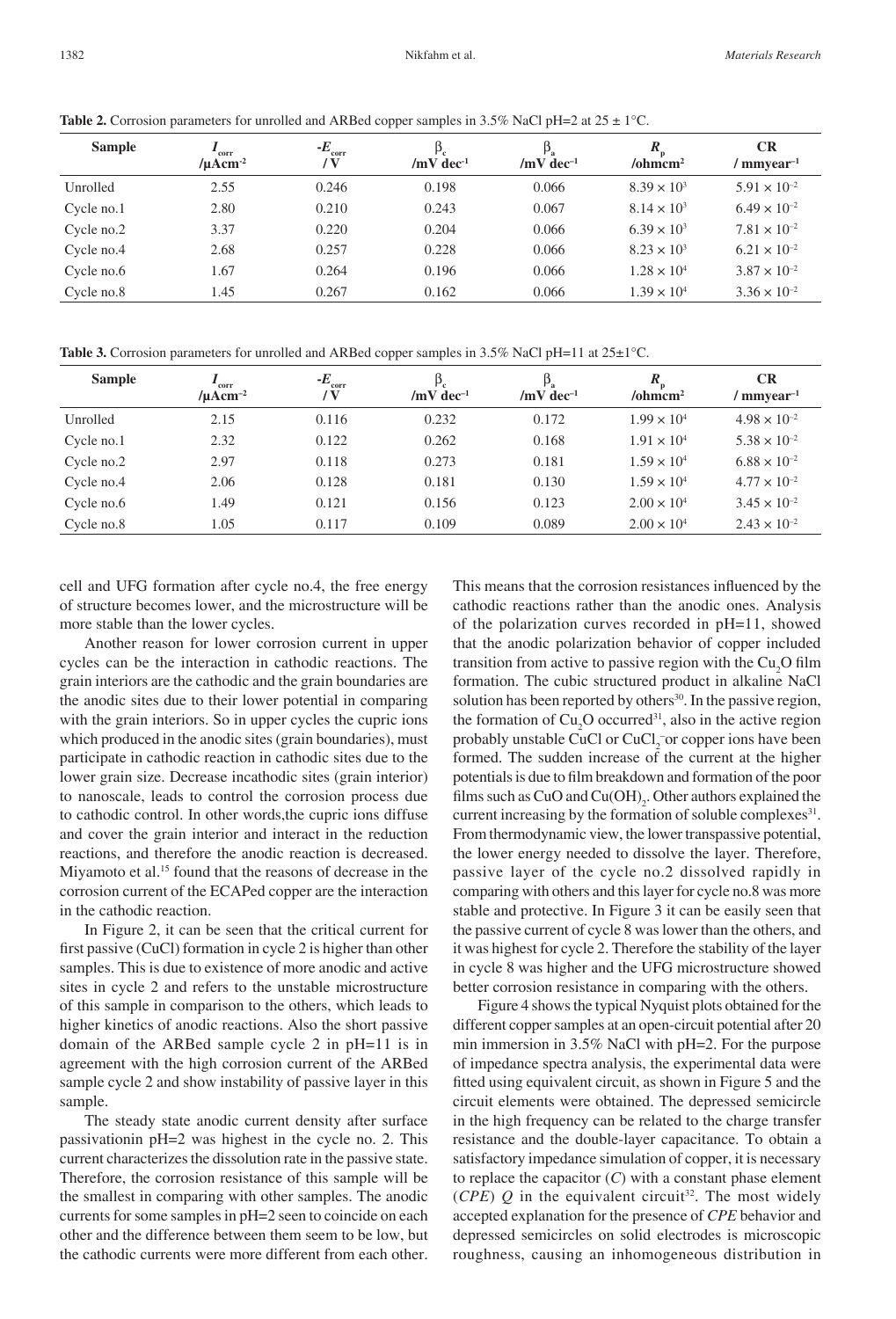the solution resistance as well as in the double-layer capacitance33. The impedance of the *CPE* is defined as  $Z_{\text{CPE}} = I/Q(iw)^n$ , where *Q* is a capacitive parameter related to the average double layer capacitance  $(C_{d})$ , and *n* is a dimensionless parameter related to the constant phase angle. In equivalent electrical circuit,  $R_{\rm s}$ ,  $CPE_{\rm d}$ ,  $R_{\rm c}$  and *Wrepresent* solution resistance, a constant phase element corresponding to the double layer capacitance, the charge transfer resistance andthe Warburg impedance. This electrochemical circuit fitted acceptably on the EIS spectra with mean square error less than 0.05. Table 4 illustrates the equivalent circuit parameters for the impedance spectra of copper samples in



**Figure 4.** Typical Nyquist impedance plots for ARBed and unrolled copper samples in 3.5% NaCl at  $25 \pm 1$  °C with pH=2.



**Figure 5.** Equivalent circuit used to model impedance data for ARBed and unrolled copper samples in 3.5% NaCl solution with  $pH=2$  at  $25 \pm 1C$ .

acidic NaCl solution. The presence of Warburg impedance in lower frequencies shows that the corrosion is controlled by diffusion of products or aggressive ions through the corrosion product on the surface to/from the solution. Therefore diffusion of Cl– from the solution to the interface and reaction with the CuCl layer and finally diffusion of soluble  $CuCl<sub>2</sub><sup>-</sup>$  to the solution have been controlled the corrosion rate<sup>31</sup>.

The typical Nyquist plots obtained for the different copper samples at the open circuit potential in 3.5% NaCl with  $pH=11$  are shown in Figure 6. The Nyquist diagrams consisted of two slightly depressed overlapping capacitive semicircles in the high and low frequency sides of the spectrum. The depressed semicircle in the high-frequency region can be related to the combination of charge transfer resistance and the double-layer capacitance. The lowfrequency semicircle was attributed to the oxide film formed on the copper surface. The equivalent circuit for the experimental dates in pH=11 has been shown in Figure 7 which  $R_f$  and  $Q_f$  are the resistance and capacitance of the film formed on the copper surface. Table 5 illustrates the equivalent circuit parameters for the impedance spectra of copper samples in basic NaCl solution.

From the EIS diagrams it is clear that the shapes of the impedance plots are the same. It means that the corrosion mechanism was the same for all samples, and the little differences are related to their microstructures. This was in agreement with the polarization behavior that discussed in the last section. It is clear that the diameter of the obtained semicircle in cycle 8 is larger than the cycle 2 and the unrolled sample. This means that the polarization resistance is larger in cycle 8. Compactness of the film seems to lock the charge transfer sites on the UFG surfaces.

The ARB processes diminish  $R_f$  and  $R_{\text{ct}}$  until cycle 2 and after that, their amounts increased. The film and charge transfer resistance improved in cycle 4, 6 and 8 in comparing with the lower cycles. Therefore, the corrosion resistance increased after cycle 4, which are due to the UFG formation, and lead to blocking of the active sites by stable products.

## 3.3. *Morphology of corroded surfaces after polarization*

Because of the maximum corrosion current in cycle 2 and the minimum amount in cycle 8, these samples have been selected to comparison their corroded surface with unrolled sample. Figure 8 shows the surface morphologies of the samples after potentiodynamic polarization test in

**Table 4.** Electrochemical parameters calculated from EIS measurements on copper electrode in 3.5% NaCl solution with pH=2, at 25 ± 1°C using equivalent circuit presented in Figure 4.

| <b>Sample</b> | $R_{\rm c}$<br>/ $\Omega$ cm <sup>2</sup> | $Q_{\rm dl}$<br>' F   | $\boldsymbol{n}$ | $R_{\rm ct}$<br>/ $\Omega$ cm <sup>2</sup> | $W/\Omega^{-1}$ cm <sup>-2</sup> s <sup>1/2</sup> |
|---------------|-------------------------------------------|-----------------------|------------------|--------------------------------------------|---------------------------------------------------|
| Unrolled      | 3.393                                     | $4.76 \times 10^{-5}$ | 0.86             | 251.2                                      | $6.74 \times 10^{-4}$                             |
| Cycle no.1    | 2.734                                     | $5.77 \times 10^{-5}$ | 0.87             | 207.2                                      | $8.17 \times 10^{-4}$                             |
| Cycle no.2    | 2.158                                     | $6.81 \times 10^{-5}$ | 0.86             | 175.8                                      | $9.64 \times 10^{-4}$                             |
| Cycle no.4    | 2.545                                     | $5.37 \times 10^{-5}$ | 0.86             | 222.6                                      | $7.61 \times 10^{-4}$                             |
| Cycle no.6    | 3.084                                     | $4.33 \times 10^{-5}$ | 0.87             | 276.2                                      | $6.13 \times 10^{-4}$                             |
| Cycle no.8    | 3.821                                     | $3.84 \times 10^{-5}$ | 0.86             | 311.2                                      | $5.44 \times 10^{-4}$                             |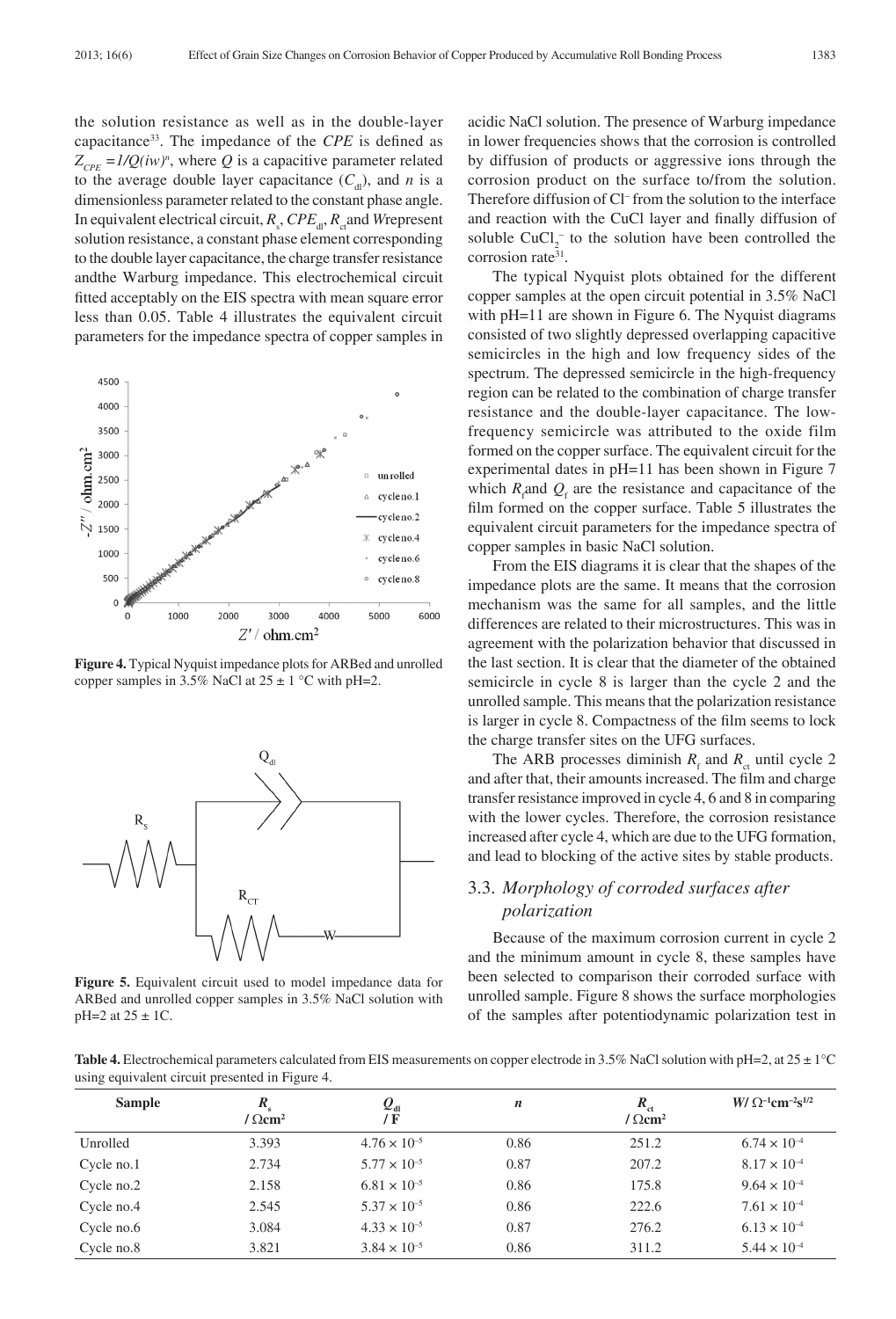pH=2. Different microstructure is seen in the cycle no.2 in comparing with the unrolled one. The grain boundary attacks are visible clearly in the unrolled and cycle no.2 samples. As can be seen, the corroded grain boundaries are narrow in the unrolled sample in comparing to the cycle no.2 and the volume fraction of them is lower than that of the cycle no.2. Because of the dislocation accumulation in the grain boundaries of cycle 2, the boundaries were attacked more and the grooves have been broader than the unrolled material. Some grains were deformed in cycle 2 and the dislocation density has been increased in the grain interiors and boundaries. Therefore, the surface was rougher than theunrolled sample. The corrosion products in the grain boundaries of the cycle no.2 have been piecemealed because the density of dislocations is much in this sample. The polarized surface of the cycle no.8 seems to be smoother

7000 6000 5000  $Z''/$  ohm.cm<sup>2</sup> 4000 mrolled 3000 - cycle no.1 cycleno.2 2000 cycle no.4 - cycle no.6 1000 - cycleno 8  $\overline{0}$  $\overline{0}$ 5000 10000 15000 20000  $Z'/$  ohm.cm<sup>2</sup>

**Figure 6.** Typical Nyquist impedance plots for ARBed and unrolled copper samples in  $3.5\%$ NaCl at  $25 \pm 1$  °C with pH=11.

than the unrolled and cycle 2. As mentioned before, the dislocation density increased with ARB process until the dislocations lead to the new cells and UFG grains were uniformly formed in cycle 8. When aggressive ions attack to this surface, it corroded uniformly than the lower cycles because the potential difference in entire surface is very low. As seen in the surface of cycle 8, the grain boundaries have not been attacked. It understands that the distribution of the free energy and potential difference is homogeneous and uniform in the higher cycles. Therefore,the corrosion type of the samples has been changed from intergranular in lower cycles to uniform in upper cycles as shown in Figure 8.

The morphologies of samples in pH=11 has been shown in Figure 9. The appearance of corroded surface in this solution is different with pH=2. The grain boundary attack is not seen not only for unrolled but also for cycle 2 and 8.



**Table 5.** Electrochemical parameters calculated from EIS measurements on copper electrode in 3.5% NaCl solution with pH=11, at  $25 \pm 1$ °C using equivalent circuit presented in Figure 6.

| <b>Sample</b> | R<br>/ $\Omega$ cm <sup>2</sup> | $Q_{dl}$<br>/ F       | n,   | $R_{ct}$<br>/ $\Omega$ cm <sup>2</sup> | $\mathcal{Q}_t$<br>F  | n,   | $\boldsymbol{R}_{c}$<br>$/ \Omega$ cm <sup>2</sup> |
|---------------|---------------------------------|-----------------------|------|----------------------------------------|-----------------------|------|----------------------------------------------------|
| Unrolled      | 2.842                           | $2.18 \times 10^{-5}$ | 0.9  | 3450                                   | $1.26 \times 10^{-3}$ | 0.58 | $1.99 \times 10^{4}$                               |
| Cycle no.1    | 2.668                           | $2.32 \times 10^{-5}$ | 0.89 | 3199                                   | $1.44 \times 10^{-3}$ | 0.58 | $1.74 \times 10^{4}$                               |
| Cycle no.2    | 2.278                           | $2.72 \times 10^{-5}$ | 0.89 | 2939                                   | $1.58 \times 10^{-3}$ | 0.57 | $1.59 \times 10^{4}$                               |
| Cycle no.4    | 2.482                           | $2.50 \times 10^{-5}$ | 0.9  | 3664                                   | $1.35 \times 10^{-5}$ | 0.57 | $1.86 \times 10^{4}$                               |
| Cycle no.6    | 2.964                           | $2.09 \times 10^{-5}$ | 0.9  | 3820                                   | $1.09 \times 10^{-5}$ | 0.57 | $2.08 \times 10^{4}$                               |
| Cycle no.8    | 3.294                           | $1.88 \times 10^{-5}$ | 0.9  | 4240                                   | $1.21 \times 10^{-6}$ | 0.57 | $2.31 \times 10^{4}$                               |



**Figure 8.** FE-SEM images of corroded surfaces after polarization in 3.5% NaCl at  $25 \pm 1^{\circ}$ C with pH=2 (a): unrolled, (b): cycle no.2, (c): cycle no.8.

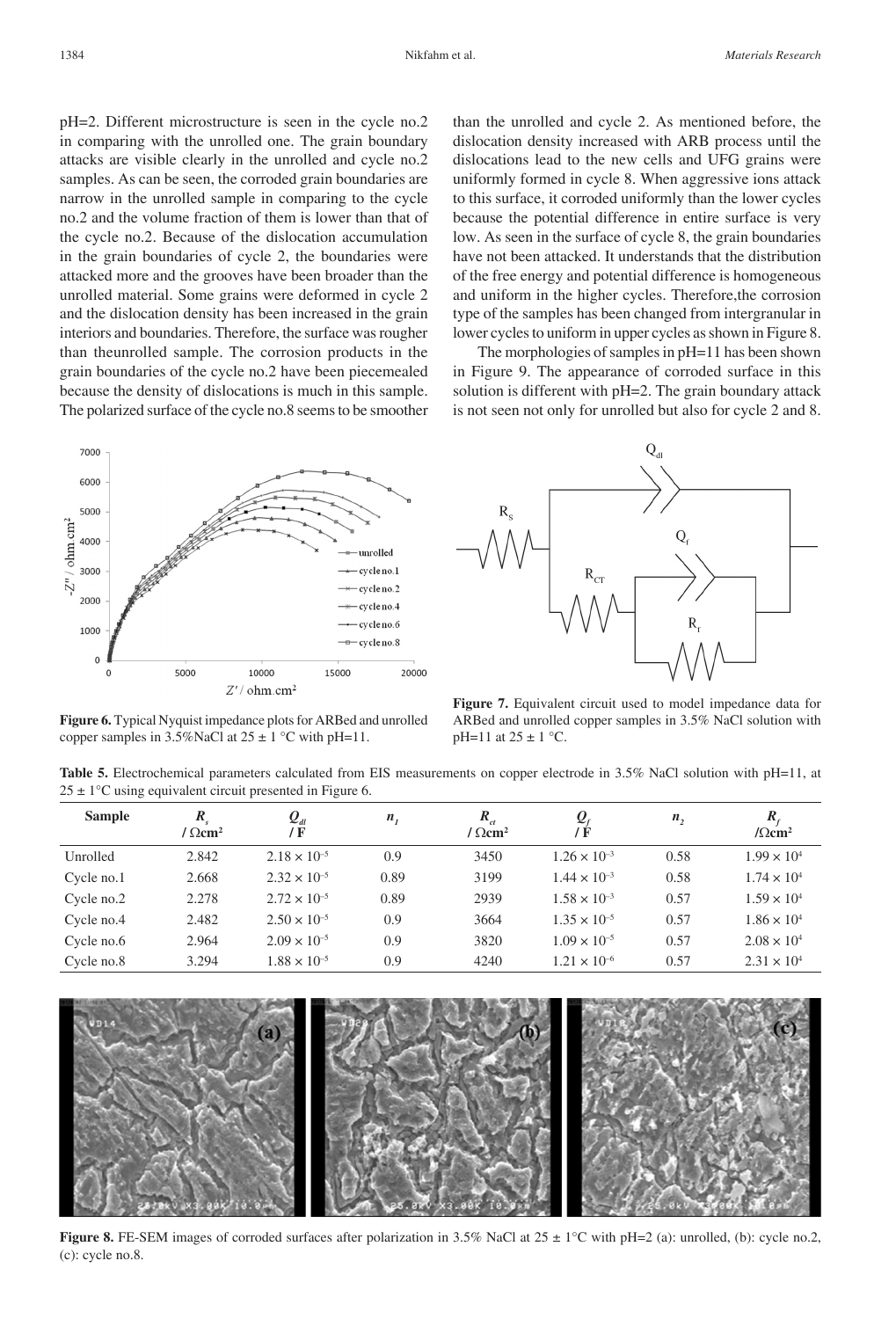

**Figure 9.** FE-SEM images of corroded surfaces after polarization in 3.5% NaCl at 25  $\pm$  1 °C with pH=11 (a): unrolled, (b): cycle no.2, (c): cycle no.8.

The cubic  $Cu<sub>2</sub>O$  products have been formed and covered the surface so the active site blocked and finally, the corrosion rate decreased. The surface of the sample of cycle 8 is covered with  $Cu<sub>2</sub>O$  more than others. The compactness of products is more in this sample. The dislocation accumulation in cycle 2 is more, and the microstructure inhomogeneity existed in this sample in comparing with the unrolled and cycle 8. Therefore, the corrosion products were influenced by substrate and the surface of the cycle 2 degraded differently. In addition to decreasing the corrosion current in upper ARB cycles, another important result from images of the polarized samples is decreasing the grain boundary in upper cycles, which observed in FE-SEM images. This can be considered as a certain advantage of the ARBed copper in engineering applications.

## **4. Conclusion**

Corrosion behavior of ARBed copper has been investigated in acidic and alkaline 3.5% NaCl solution. The shape of the polarization curves and EIS plots generally was

## **References**

- 1. Gleiter H. Materials with ultrafine microstructures: Retrospectives and perspectives. *Nanostructured Materials.* 1992; 1:1-19. [http://dx.doi.org/10.1016/0965-](http://dx.doi.org/10.1016/0965-9773(92)90045-Y) [9773\(92\)90045-Y](http://dx.doi.org/10.1016/0965-9773(92)90045-Y)
- 2. Segal VM. Materials processing by simple shear. *Materials Science and Engineering*: A. 1995; 197:157-164. [http://dx.doi.](http://dx.doi.org/10.1016/0921-5093(95)09705-8) [org/10.1016/0921-5093\(95\)09705-8](http://dx.doi.org/10.1016/0921-5093(95)09705-8)
- 3. Cherukuri B, Nedkova TS and Srinivasan R. A comparison of the properties of SPD-processed AA-6061 by equal-channel angular pressing, multi-axial compressions/forgings and accumulative roll bonding. *Materials Science and Engineering*: A. 2005; 410-411:394-397. [http://dx.doi.org/10.1016/j.](http://dx.doi.org/10.1016/j.msea.2005.08.024) [msea.2005.08.024](http://dx.doi.org/10.1016/j.msea.2005.08.024)
- 4. Jiang J, Ma A, Saito N, Shen Z, Song D, Lu F et al. Improving corrosion resistance of RE-containing magnesium alloy ZE41A through ECAP. *Journal of Rare Earths.* 2009; 27:848-852. [http://dx.doi.org/10.1016/S1002-0721\(08\)60348-8](http://dx.doi.org/10.1016/S1002-0721(08)60348-8)
- 5. Song D, Ma A, Jiang J, Lin P and Yang D. Corrosion behavior of ultra-fine grained industrial pure Al fabricated by ECAP. *Transactions of Nonferrous Metals Society of*

the same for all samples in both environments. This means that the corrosion mechanism does not change with the ARB process. The corrosion current of the ARBed copper increased until cycle 2 and decreased after cycle 4 because of cell and UFG formation after cycle no.4. The free energy of structure becomes lower, and the microstructure will be more stable than the lower cycles. Another reason for the lower corrosion current in upper cycles can be the interaction in cathodic reactions. The corrosion morphologies have been shown that the type of corrosion changed with ARB process, and uniform corrosion occurred in the upper cycle whereas in unrolled and cycle 2, intergranular corrosion has been occurred. This was due to homogeneity in the microstructure such as potential differences distributions and UFG grain formation after cycle 4.

### **Acknowledgements**

The authors would like to thank the Tabriz Oil Refining Company and Iranian nano technology initiative council for their financial support.

*China.* 2009; 19:1065-1070. [http://dx.doi.org/10.1016/S1003-](http://dx.doi.org/10.1016/S1003-6326(08)60407-0) [6326\(08\)60407-0](http://dx.doi.org/10.1016/S1003-6326(08)60407-0)

- 6. Chung M, Choi Y, Kim J, Kim Y and Lee J. Effect of the number of ECAP pass time on the electrochemical properties of 1050 Al alloys. *Materials Science and Engineering*: A. 2004; 366:282- 291. <http://dx.doi.org/10.1016/j.msea.2003.08.056>
- 7. Brunner JG, Birbilis N, Ralston KD and Virtanen S. Impact of ultrafine-grained microstructure on the corrosion of aluminium alloy AA2024. *Corrosion Science.* 2012; 57:209-214. [http://](http://dx.doi.org/10.1016/j.corsci.2011.12.016) [dx.doi.org/10.1016/j.corsci.2011.12.016](http://dx.doi.org/10.1016/j.corsci.2011.12.016)
- 8. Saito Y, Utsunomiya H, Tsuji N and Sakai T. Novel ultrahigh straining process for bulk materials—development of the accumulative roll-bonding (ARB) process. *Acta Materialia.* 1999; 47:579-583. [http://dx.doi.org/10.1016/](http://dx.doi.org/10.1016/S1359-6454(98)00365-6) [S1359-6454\(98\)00365-6](http://dx.doi.org/10.1016/S1359-6454(98)00365-6)
- 9. Huang X, Tsuji N, Minamino Y and Hansen N. The 22nd Risø International Symposium on Materials Science. Roskilde, Denmark; 2001, p. 255.
- 10. Tsuji N, Saito Y, Lee SH and Minamino Y. ARB (Accumulative Roll-Bonding) and other new Techniques to Produce Bulk Ultrafine Grained Materials. *Advanced Engineering*